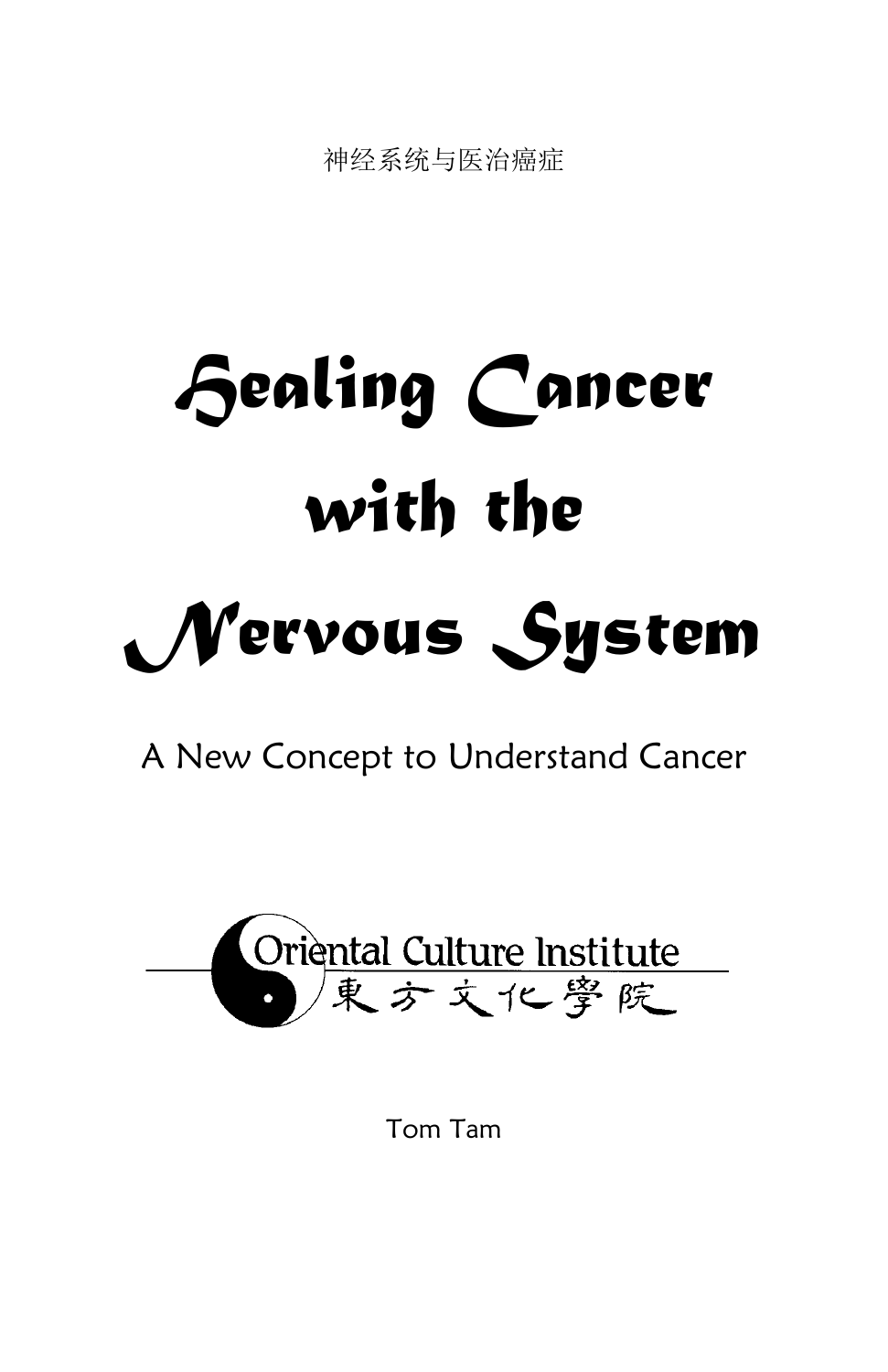Copyright © 2012 by Oriental Culture Institute Published by Oriental Culture Institute

Illustrations by Michael Malbrough Edited by Kathryn Marion

Printing by Expert Self Publishing

All rights reserved. No part of this publication may be reproduced, stored in a retrieval system or transmitted, in any form, or by any means, electronic, mechanical, recorded, photocopied, or otherwise, without the prior permission of the copyright owner, except by a reviewer who may quote brief passages in a review.

Printed in the United States of America

ISBN 978-0-9831023-0-4

#### LIMITS OF LIABILITY DISCLAIMER OF WARRANTY

While all attempts have been made to verify the information provided in this publication, neither the authors nor the publisher assume any responsibility for errors, inaccuracies, or omissions. Any slights of people, groups or organizations are unintentional. This publication is not intended for use as a source of medical, legal, or professional information and should not be used as such. Rather, appropriate professionals should be consulted. All users of this information must be sure all appropriate Federal, State, and local laws and regulations are followed. The authors and publisher assume no responsibility or liability whatsoever on behalf of any purchaser, reader, or user of these materials. They disclaim any warranties (expressed or implied), merchantability, or fitness for any loss or other damages, including but not limited to special, incidental, consequential, or other damages.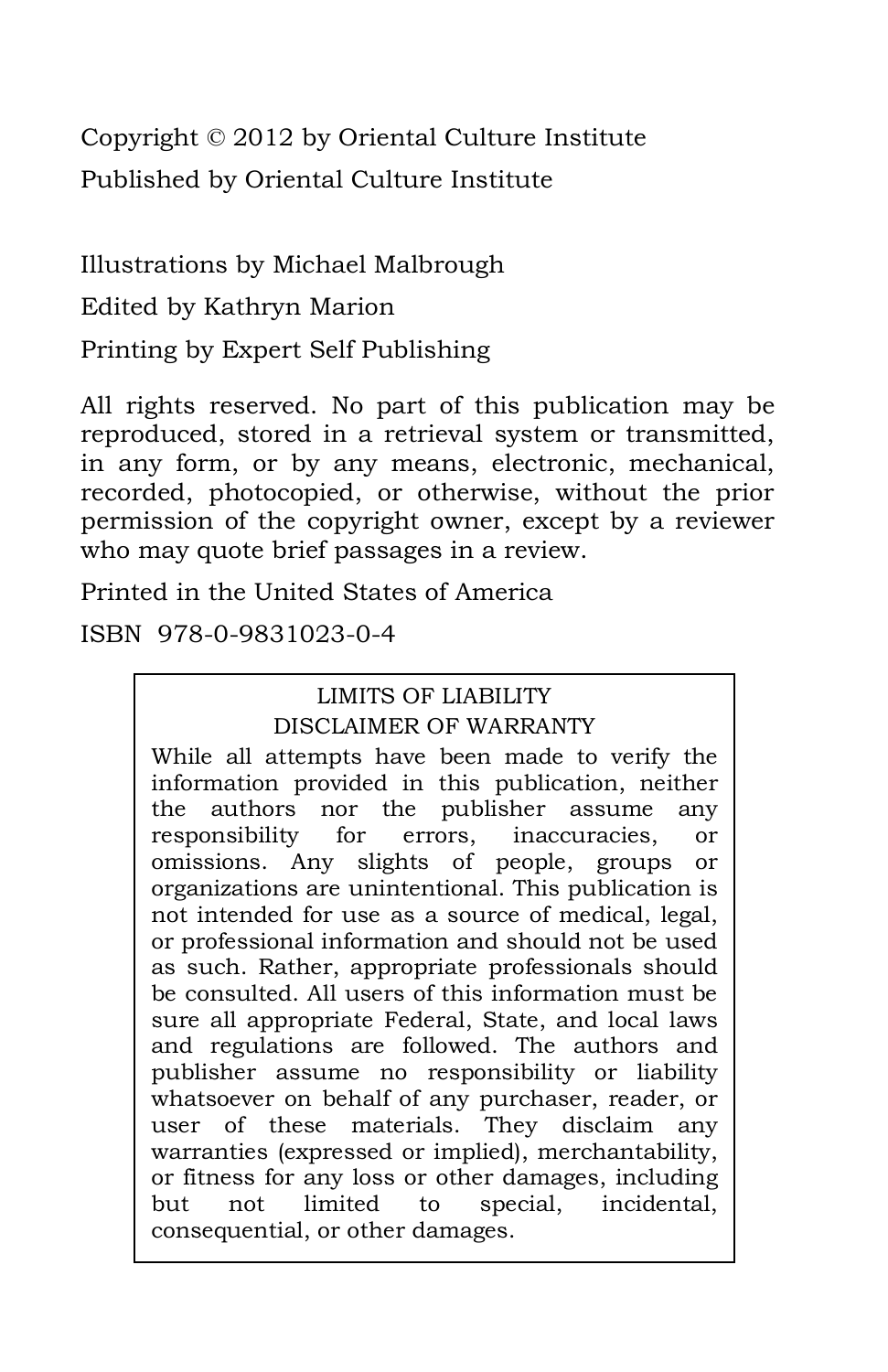## Acknowledgements

Writing is not an easy job for me, especially since I did not finish junior high school in China and had only one year of English education in America. I consider myself fortunate to have had many students, patients, doctors, and even children help me with my writing. I am very appreciative of their help with my job of healing the world.

I sincerely thank all those who have helped me. Special thanks go to Dr. Jack Weltner M.D., Laura De Gregorio, Roni Bethell, Angie Lawless, Aimée W. Poirier Lic.Ac., Anita Galletti Lic.Ac., Tom Lee, Kathleen Kearney, Eleanor Marks Ph.D., and Yvonne Tam for their help with compiling this book.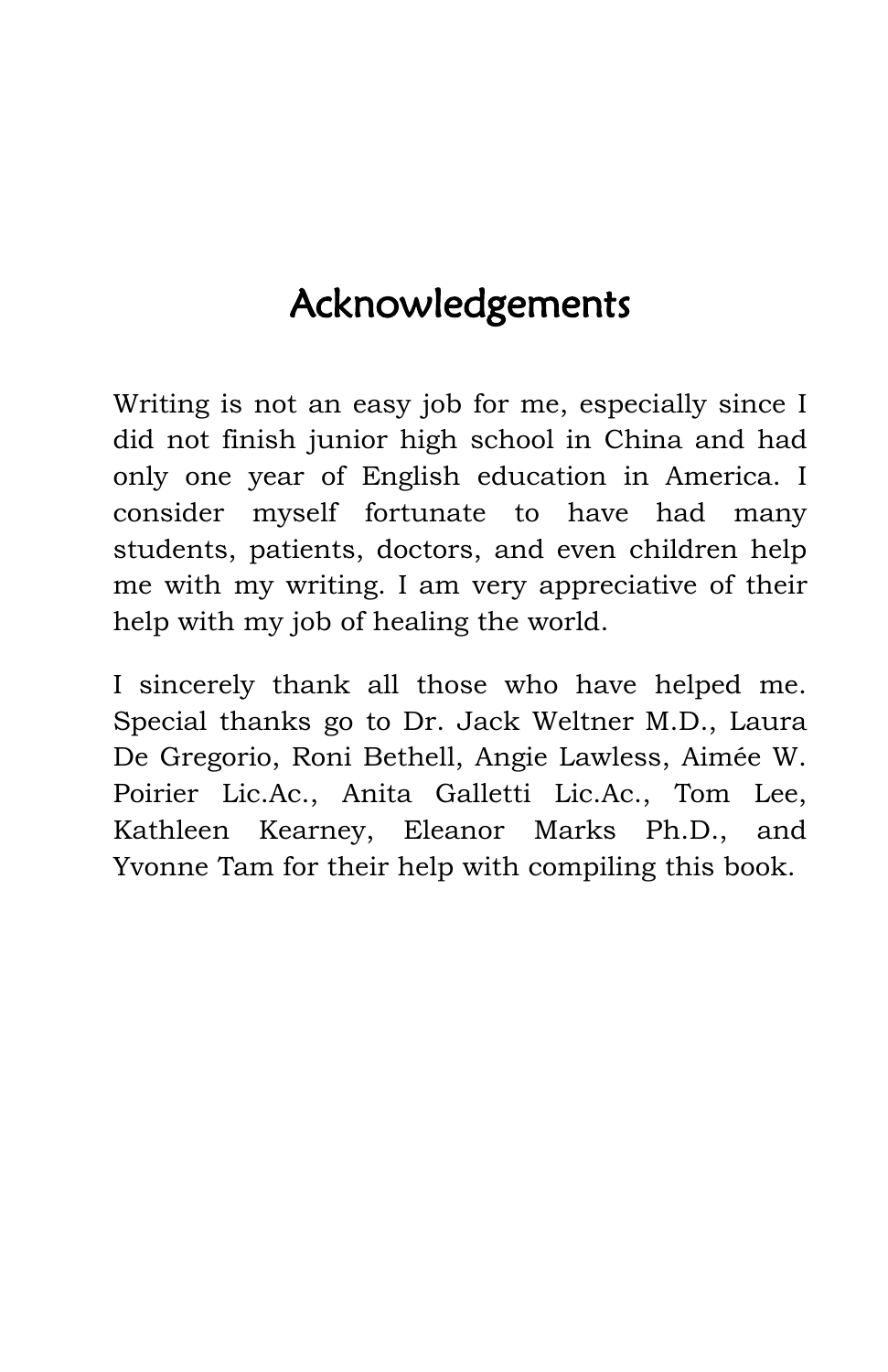## **Contents**

| To Understand Cancer, We Must Understand the  |
|-----------------------------------------------|
| A Forgotten Nervous System 13                 |
|                                               |
|                                               |
|                                               |
|                                               |
|                                               |
| Applying Ohm's Law to Human Bioelectricity 28 |
| Beyond Basic Anatomy: The Dantian and Shu     |
| Meridians are the Highway for Chi  32         |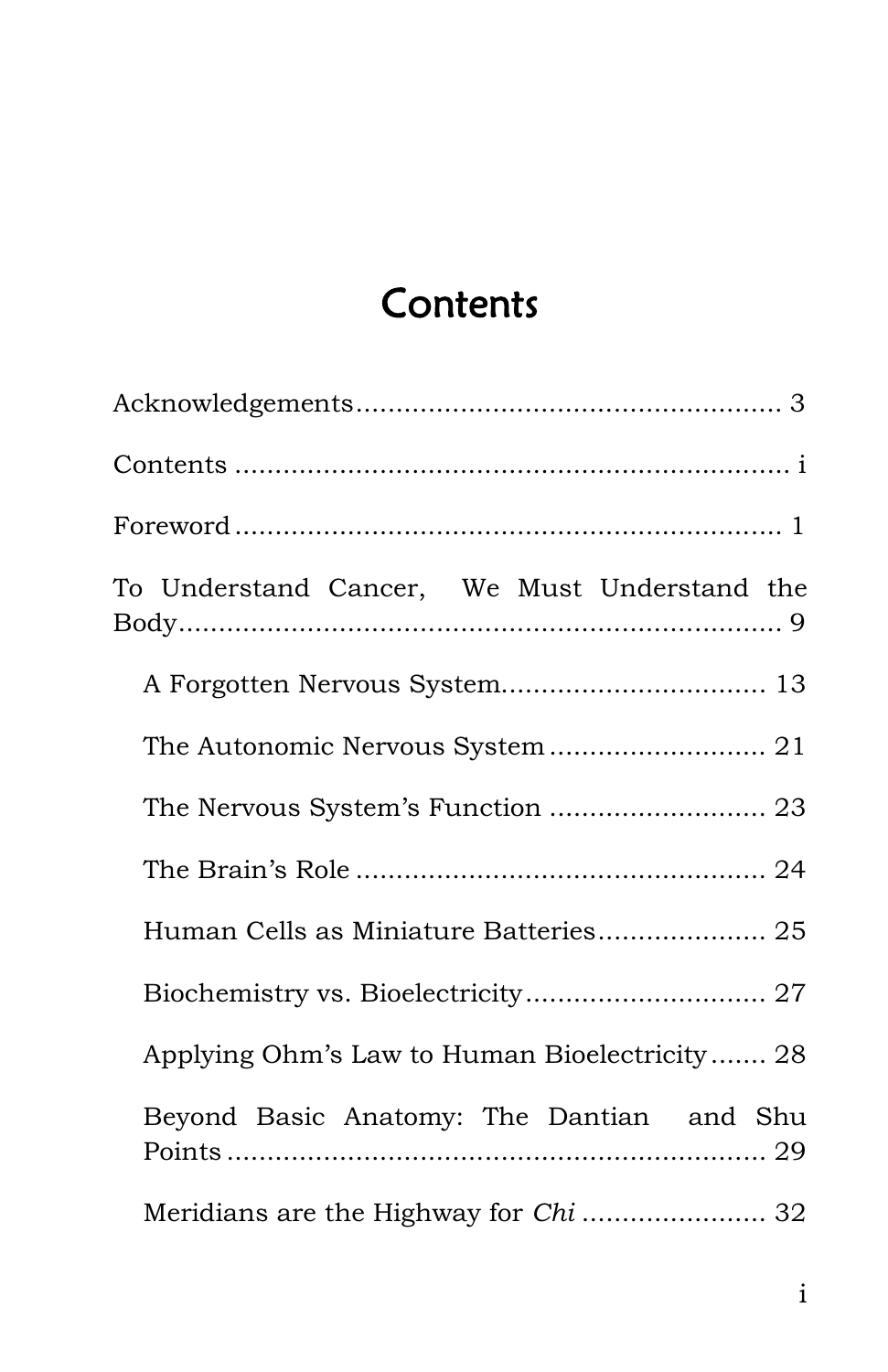| Where and How Did the Meridian System Originate?  |
|---------------------------------------------------|
| Different Viewpoints on Meridians and the Nervous |
|                                                   |
|                                                   |
| Free Radicals and Tong Ren Healing 77             |
|                                                   |
|                                                   |
|                                                   |
|                                                   |
| Warburg's Findings Gain Attention  117            |
| Trying to Unlock the Cause of Cancer 119          |
|                                                   |
| Can the Somatic Nervous System Cause Cancer?      |
| Can the Vascular System Cause Cancer? 124         |
| What about Mineral Supplements?  127              |
| Arteries of Systemic Circulation  128             |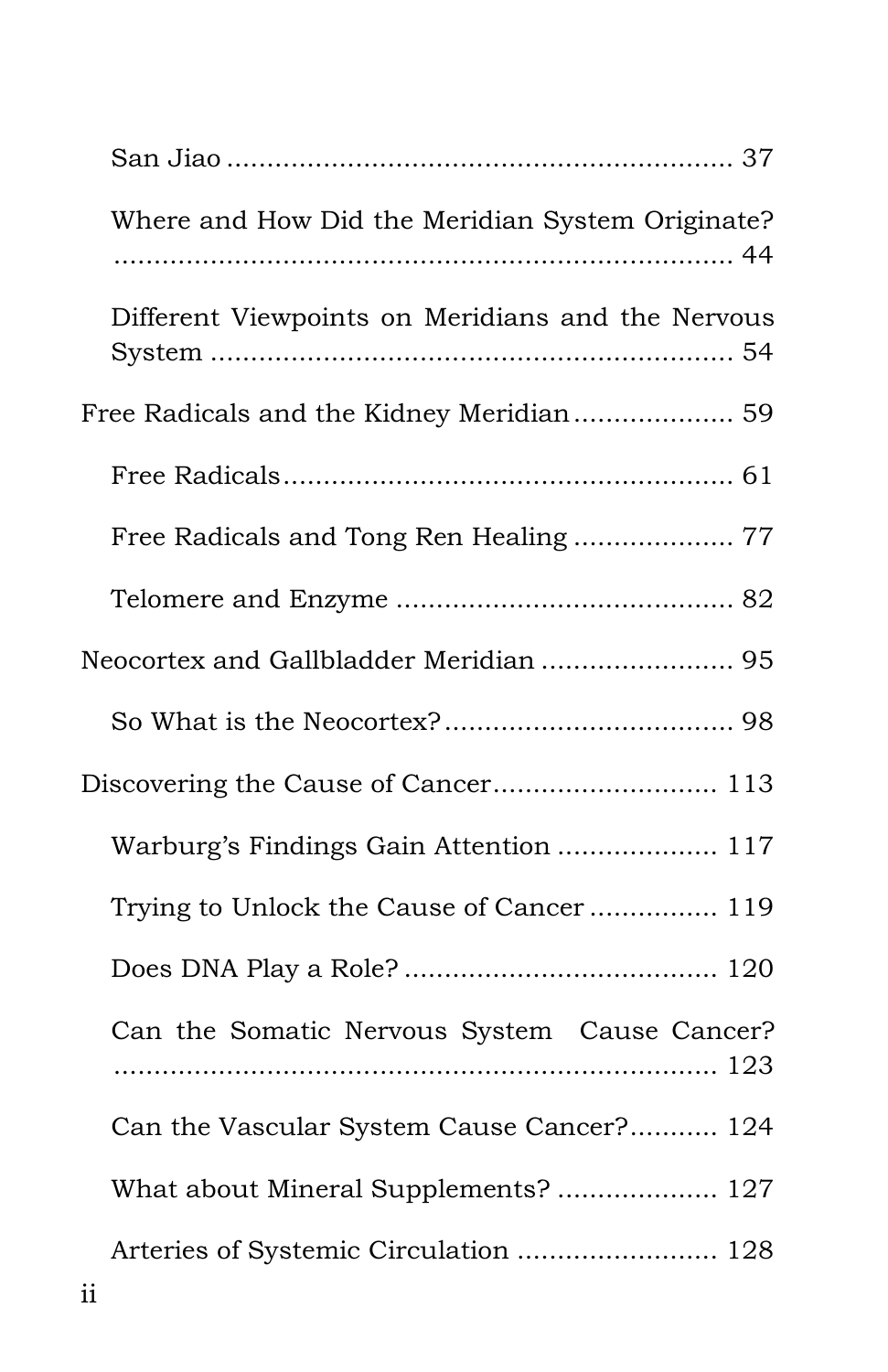| The Future of Cancer Research  131              |
|-------------------------------------------------|
|                                                 |
| Supplements Have a Place in Cancer<br>Do        |
|                                                 |
| Exercise as a Cancer Preventative 135           |
| Preventing Colorectal Cancer 136                |
|                                                 |
| Misguided Treatments for Healing Cancer 141     |
| Drug Companies and Doctors Focus on the Wrong   |
|                                                 |
| Focus on the Diaphragm for Healing 146          |
| Bioelectricity's Role in Healing Cancer 148     |
| The Spinal Column's Role in Healing Cancer 151  |
| The Role of Chi in Healing Cancer 154           |
| Locating Blockage Points for Use in Healing 154 |
| Using These Points to Heal Cancer 162           |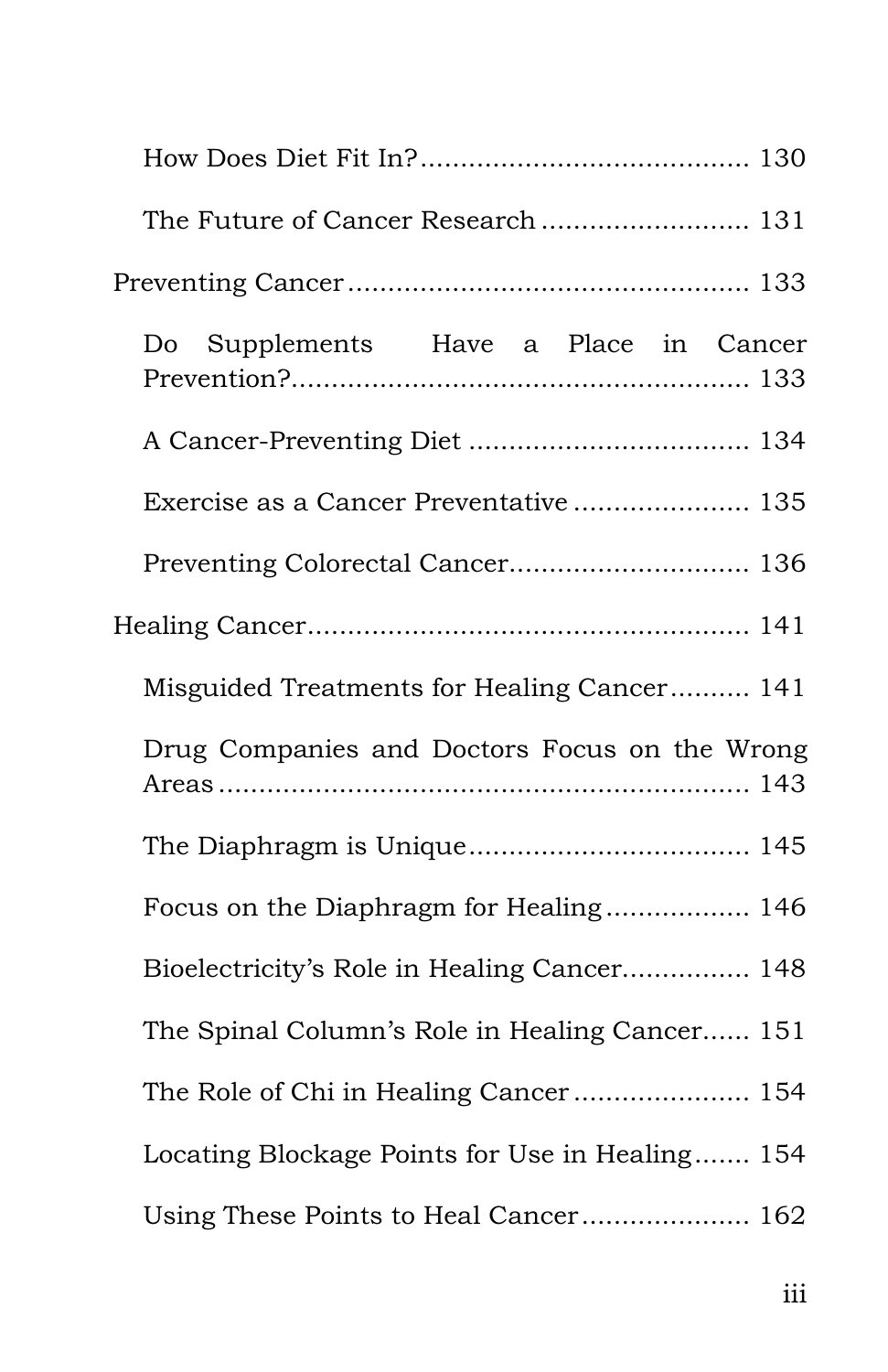| Can Patients Fight Against Cancer?  169              |
|------------------------------------------------------|
| Are the "Big Three" Effective in Healing Cancer? 171 |
|                                                      |
|                                                      |
|                                                      |
|                                                      |
|                                                      |
|                                                      |
|                                                      |
|                                                      |
|                                                      |
|                                                      |
| Tong Ren for Cancer Simple Point Chart 240           |
| Using this Theory for Healing Cancer 244             |
| Poll of Tong Ren Healing for Cancer  248             |
|                                                      |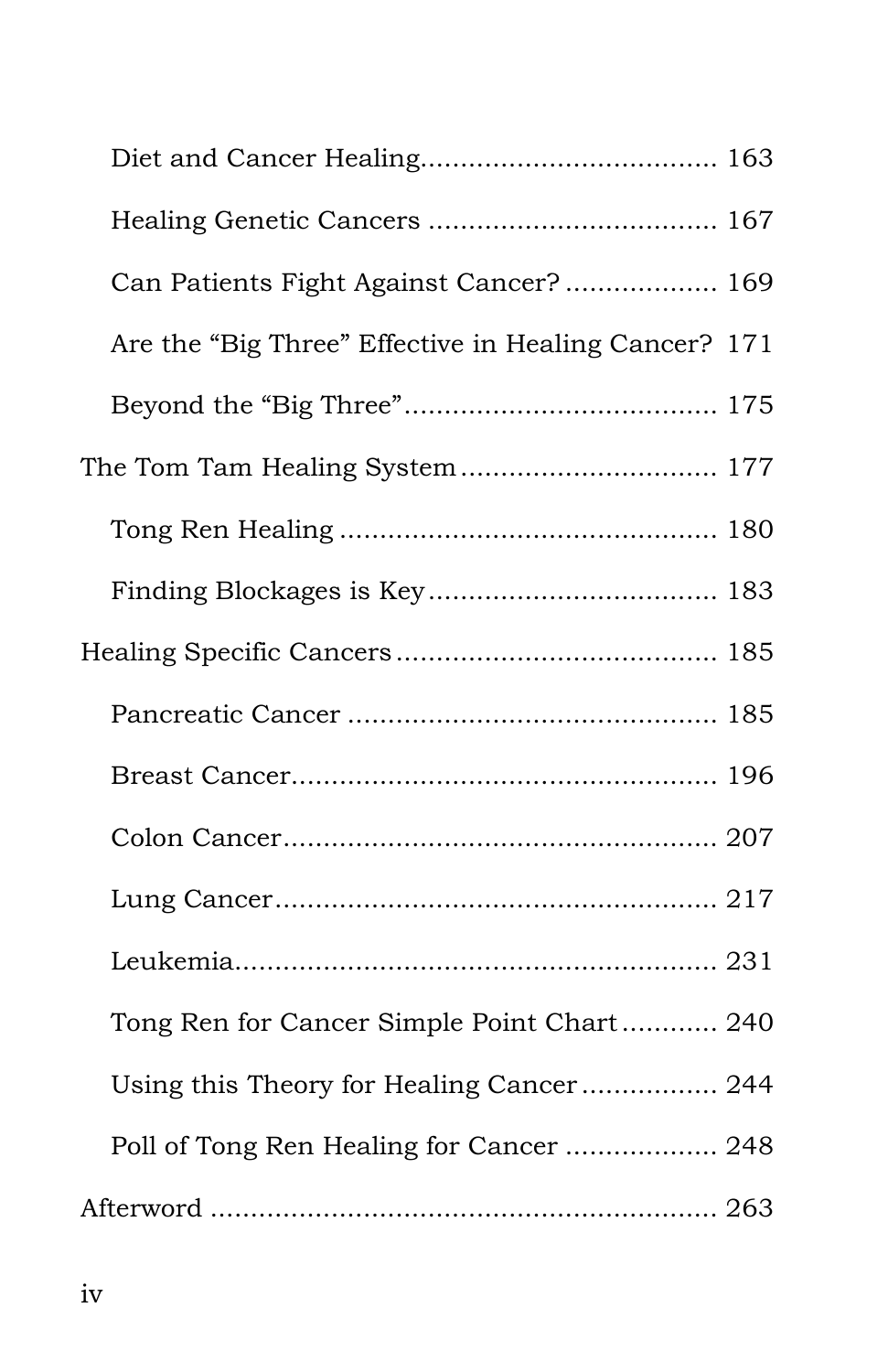## Foreword

Ten years ago, I wrote my first book about healing cancer, *Tong Ren for Cancer*. In that book, the healing theory for cancer focused on bioelectricity and the autonomic nervous system. My students and I used this theory to successfully heal many cancer patients. Now it is time to update it with exciting new data.

Today, I have learned about another factor that can cause cancer: oxygen deficiency. This theory is not from my own studies, but from 1931 Nobel Prize winner, Dr. Otto H. Warburg. Many experts have their own opinions about Warburg's theory and use it for different healing purposes. I, too, have my own understanding and use his theory in my practice for healing cancer.

In the last 50 years, the research on healing cancer has focused on chemical and/or radiological approaches. Who knows how much money has been invested and how many people have died from cancer and cancer "treatments"? Yet, few will change their mind about these approaches.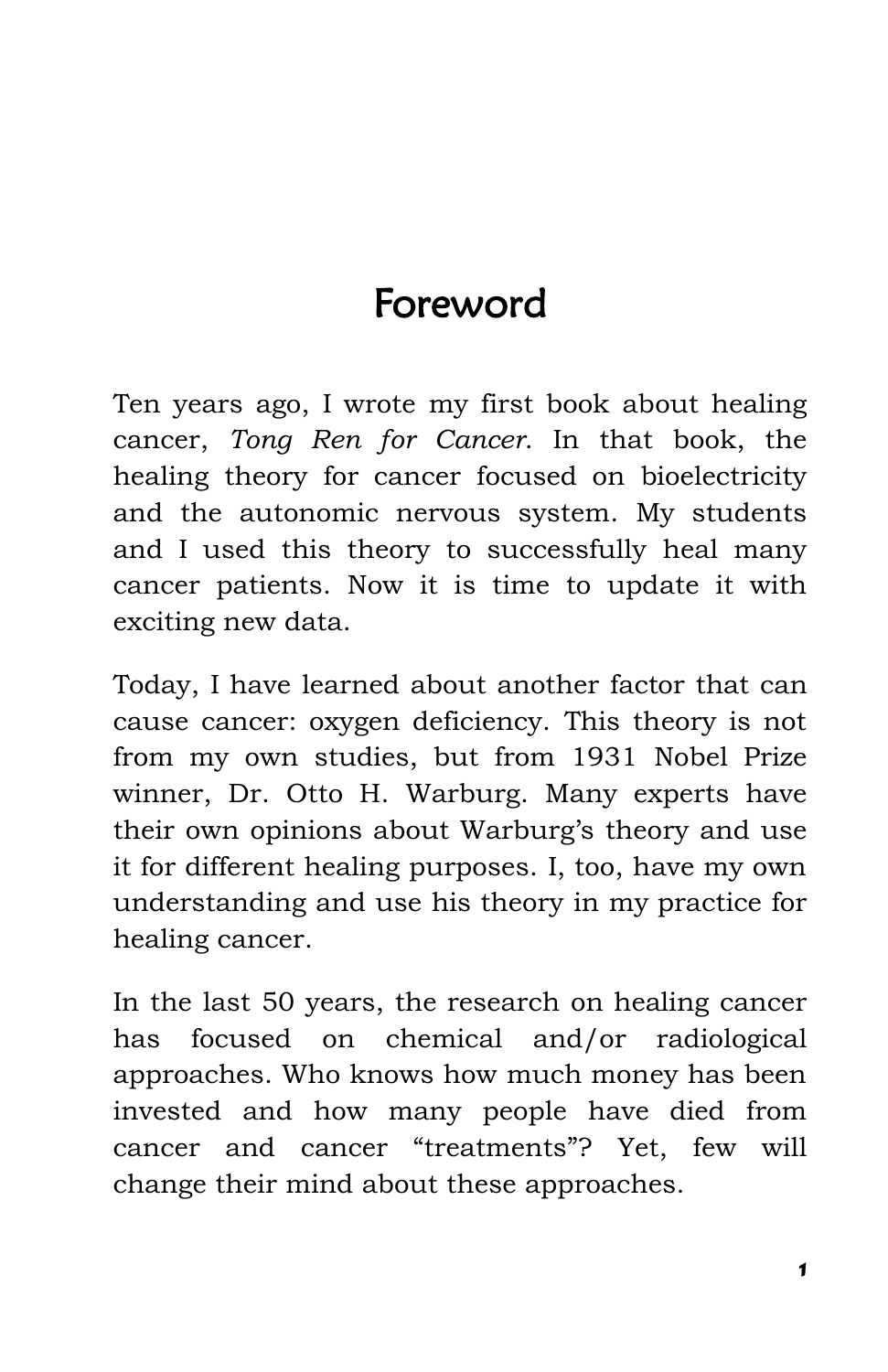New chemotherapy drugs continue to be developed. Each month we hear about new chemical drugs claiming to "heal" cancer. Unfortunately, too many people believe that these products can, in fact, heal their cancer.

Countless stage-4 cancer patients who have given up hope after using the "Big Three" for treatment believe that the only possible next step is to participate in a clinical trial. But how much do these patients really know about those trials? Do they ask questions, or do they passively assume that it is the logical, and only, next step? In their minds, there seems to be no choice—participating in a clinical trial sounds better than being told that they are waiting to die.

These trials are testing chemical treatments—but are any non-chemical trials available? This may sound like a joke or a daydream. Who has the ability, funding, and willingness to support such a trial? Will pharmaceutical companies or insurance companies support trials using non-chemical-based healing methods?

According to the Hippocratic Oath, "without doing harm," a 'clinical trial' *should* mean the open, scientific search for *any* method that can promote the healing of cancer. Logically, when drugs cannot help, then a *non*-chemical solution should be explored. Many thousands of chemotherapy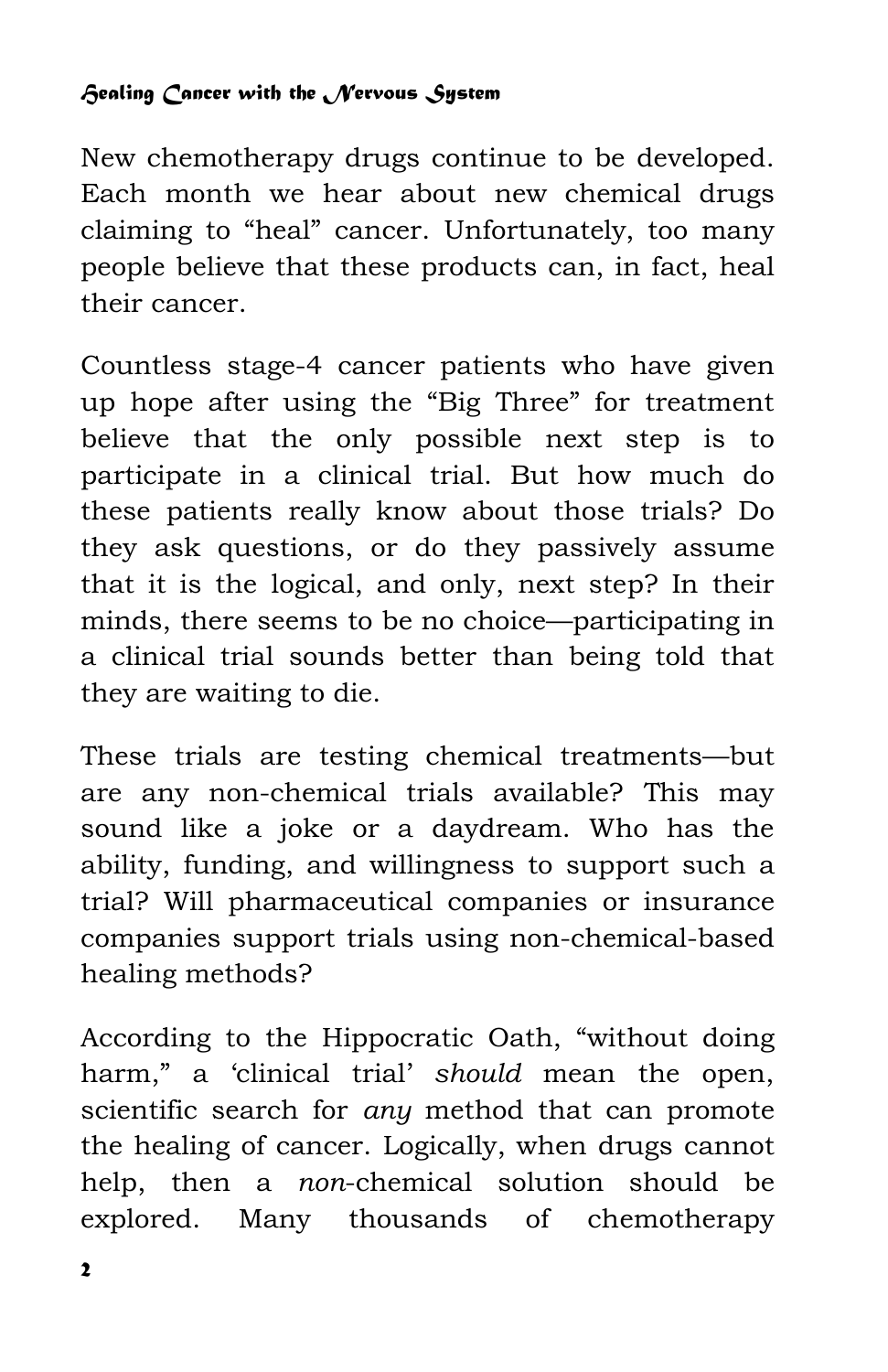formulations have produced terrible side-effects, or even caused the *spread* of cancer by knocking down the patients' immune systems, yet the pharmaceutical pipeline of research continues. The medical community is very stubborn—when one drug does not help, they unquestioningly continue their search by trying others.

How many patients benefit from these new drugs? How many suffer harm from them? How many of them can survive new medication protocols, and how long can they survive? There are so many questions about clinical trials, yet, who actually questions whether they can heal cancer or help patients who are suffering?

While most scientists are in favor of studying the effectiveness of chemicals for healing cancer, another practical theory is emerging. Tong Ren healing believes that cancer is caused by bioelectrical dysfunction; in other words, *the nervous system causes cancer*.

In human physiology, there are two physical functions: biochemical and bioelectrical. If we cannot understand the cause of cancer from the biochemistry side, we should investigate how bioelectricity might contribute. This is common sense.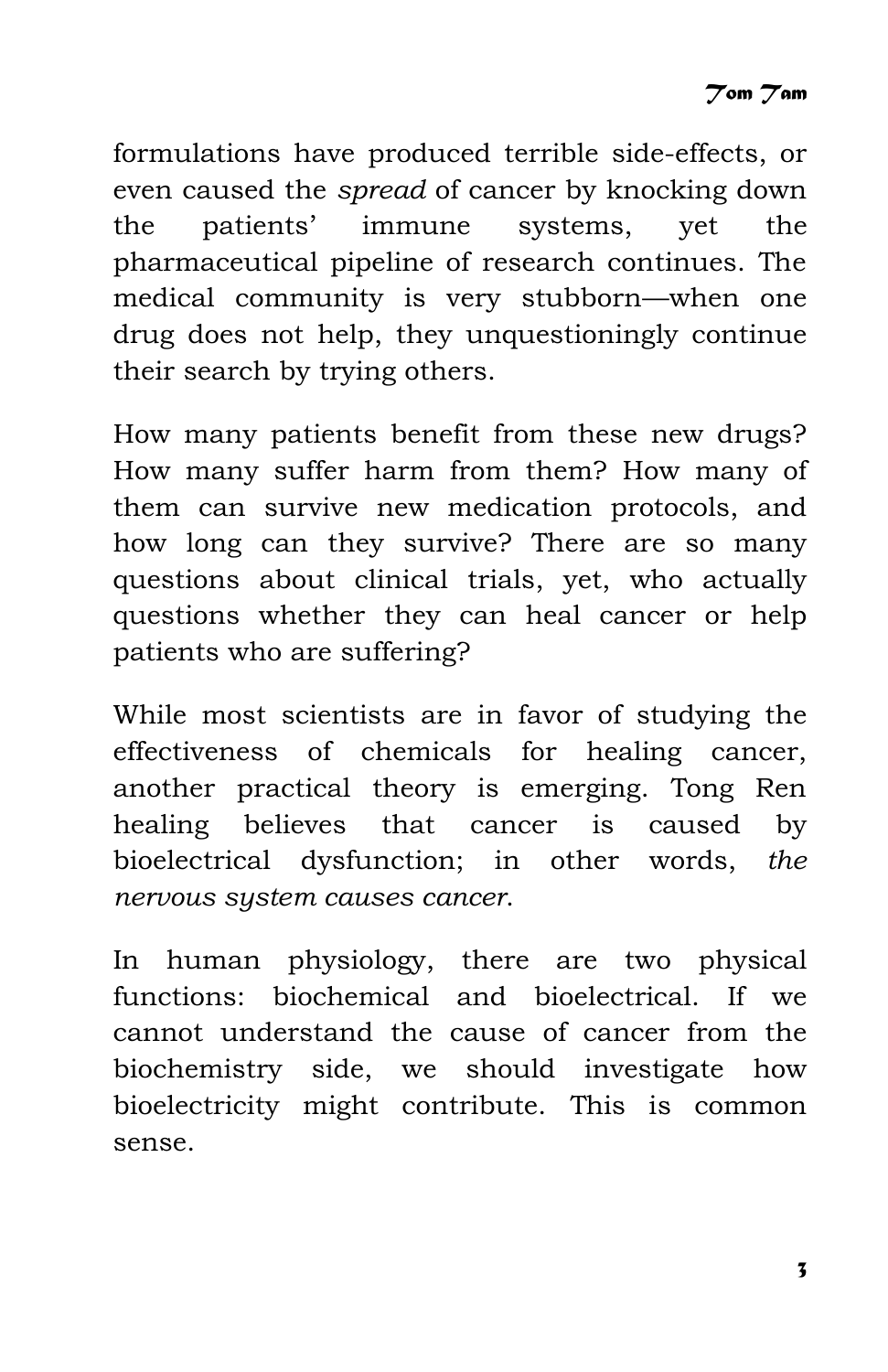Otto Warburg believed that the primary cause of cancer is oxygen deficiency. Tong Ren's healing philosophy believes this is due to a dysfunction of the phrenic nerve and autonomic nervous system.

To heal cancer, we must use knowledge from traditional Western science to understand the body and the disease. However, the West lacks knowledge of energy points and blockages as they relate to the nervous system. Combining these two healing systems, however, we can finally resolve this problem and truly heal cancer.

Historically, this is the first time that a new concept—a new medical theory—has pointed to the nervous system as the cause of cancer. Of course, any new concept, especially as it gains visibility, will be attacked by critics. In the last few years, scientists and doctors who are self-proclaimed skeptics have attacked Tong Ren healing over the radio, over the Internet, or in their magazines.

True scientists or healers don't worry about this criticism. We, the Tong Ren practitioners, will never give up the practice because we have helped so many 'hopeless' and 'untreatable' patients return to their normal lives. Confidently, we can see the future: Tong Ren healing will be popular because it *works*.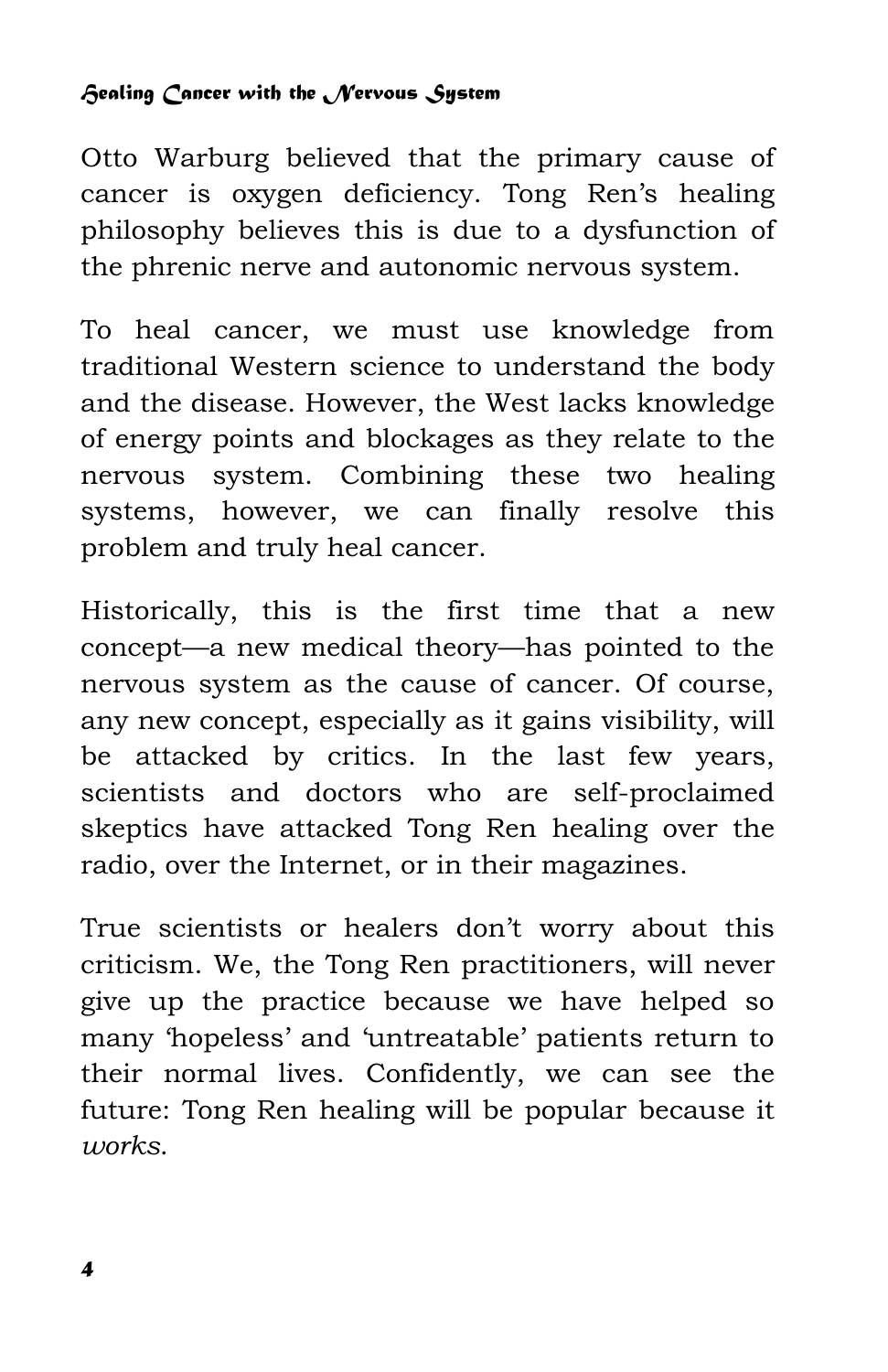Scientists should realize that there is not just one answer to any health problem. If you are a cancer expert, healer, or researcher, aren't you tired of a job that's wasting your time? Studying science should be a challenge, but it can also be enjoyable enjoying a carefree, open mind continually searching widely and creatively for better results. If one path leads to a dead end, will you turn back to find a new one or keep moving on blindly in the same direction? If the blockage of bioelectricity reduces oxygen to the cells and in fact causes cancer, how can we prove it's true or false until we have the support to do longitudinal experimental studies?

Tong Ren practitioners are the first to study the nervous system in regards to the causation of cancer. People may laugh at this 'crazy' new concept of healing cancer, but it is a challenge that offers a new way of thinking to the medical field.

Tong Ren is increasing in popularity as more people accept this new science. Our doors are open to anyone interested in what we do or who are in need of our help. Science needs fearless observers, so, we do not fear our critics. We do not want to argue with the skeptics, and we should not label them as 'bad' people. In fact, we should be sympathetic towards them because I believe they have a problem called Neophobia (the fear of new things). Neophobics prefer repetition, routine, and predictability—and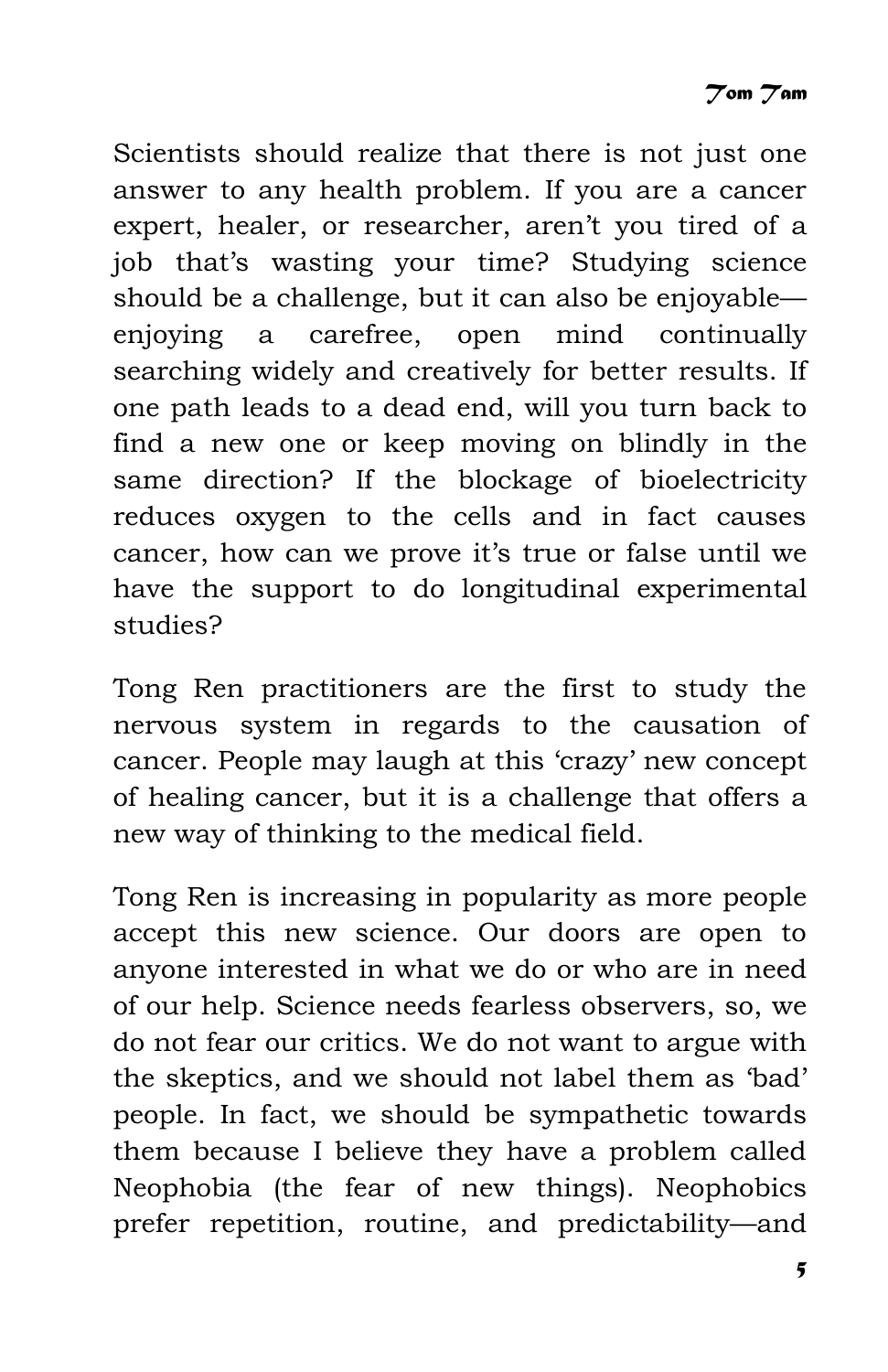that is how the general medical field carries out its approach to studying cancer.

As Science has become more complex and health care more uncertain, this phobia has become epidemic. As Dr. Larry Dossey states in his book, *The Extra-Ordinary Healing Power of Ordinary Things*: "There is a strange coterie of humans who devote their lives to attacking what they consider the irrational beliefs of others, often with great fanfare. Although they refer to themselves as skeptics, this term is misleading and far too flattering. 'Skeptic' is from the Greek word *skeptikos*, meaning 'thoughtful, inquiring.' A genuine skeptic according to Webster's is 'a person who habitually doubts, questions, or suspends judgment upon matters generally accepted.' Skepticism is a valuable and an honored tradition within science and science cannot thrive without it. However, individuals who loath miracles and assault those who believe in them are untrue to authentic skepticism, because they do not suspend judgment; their minds are already made up."

Traditional approaches to health care are becoming more closely scrutinized as many patients look for complementary means of dealing with the source of their illness. Interestingly, research is showing that seventy percent of all illnesses have a psychological source, with stress being the leading factor.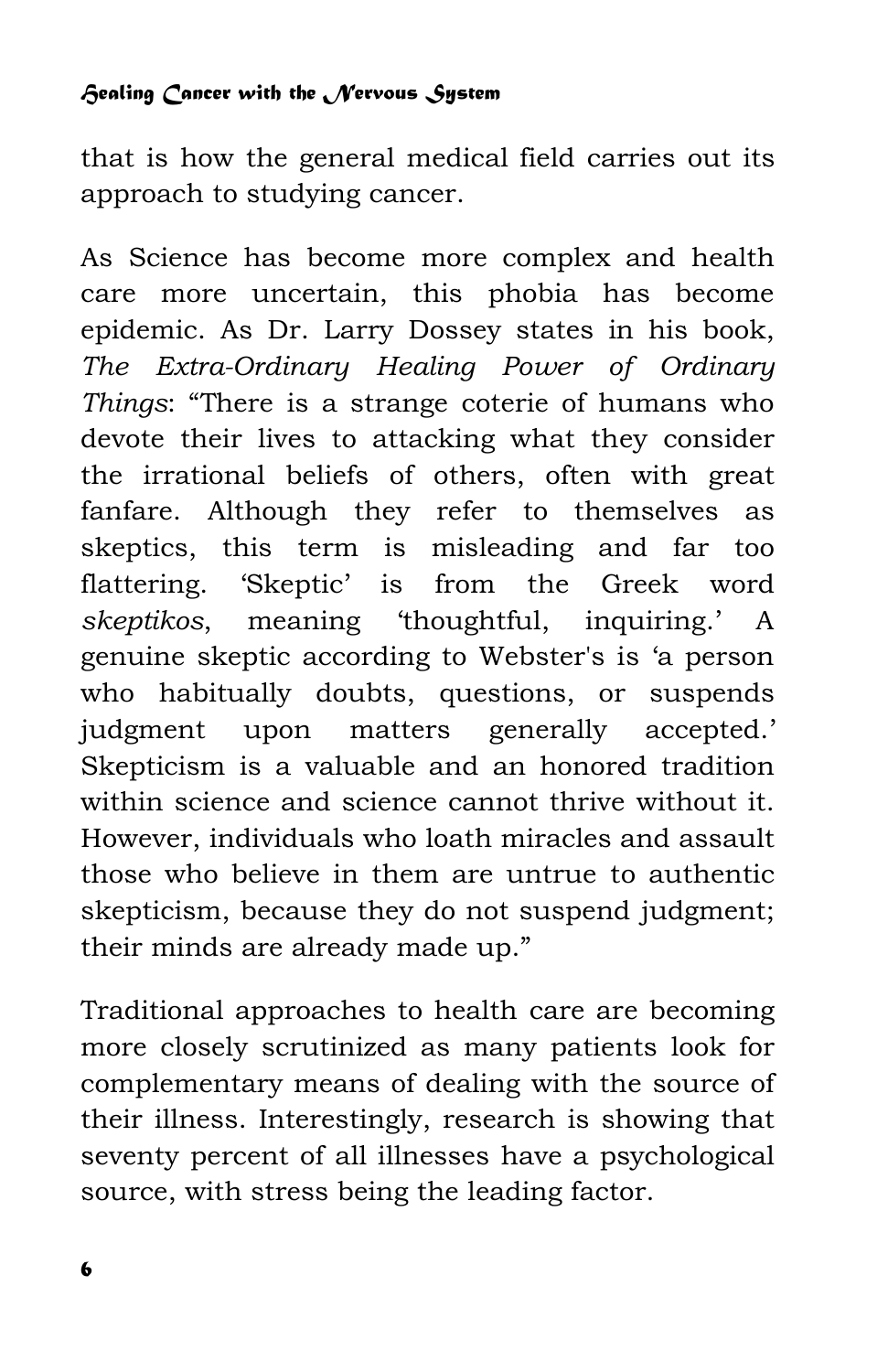Looking forward, Tong Ren will undoubtedly transform the medical mainstream due to its remarkable healing results and substantive scientific theories. There will be no more neophobia and no more Skeptics. We are all friends, and are healing the world together. Let this book open your eyes to this exciting new healing theory.

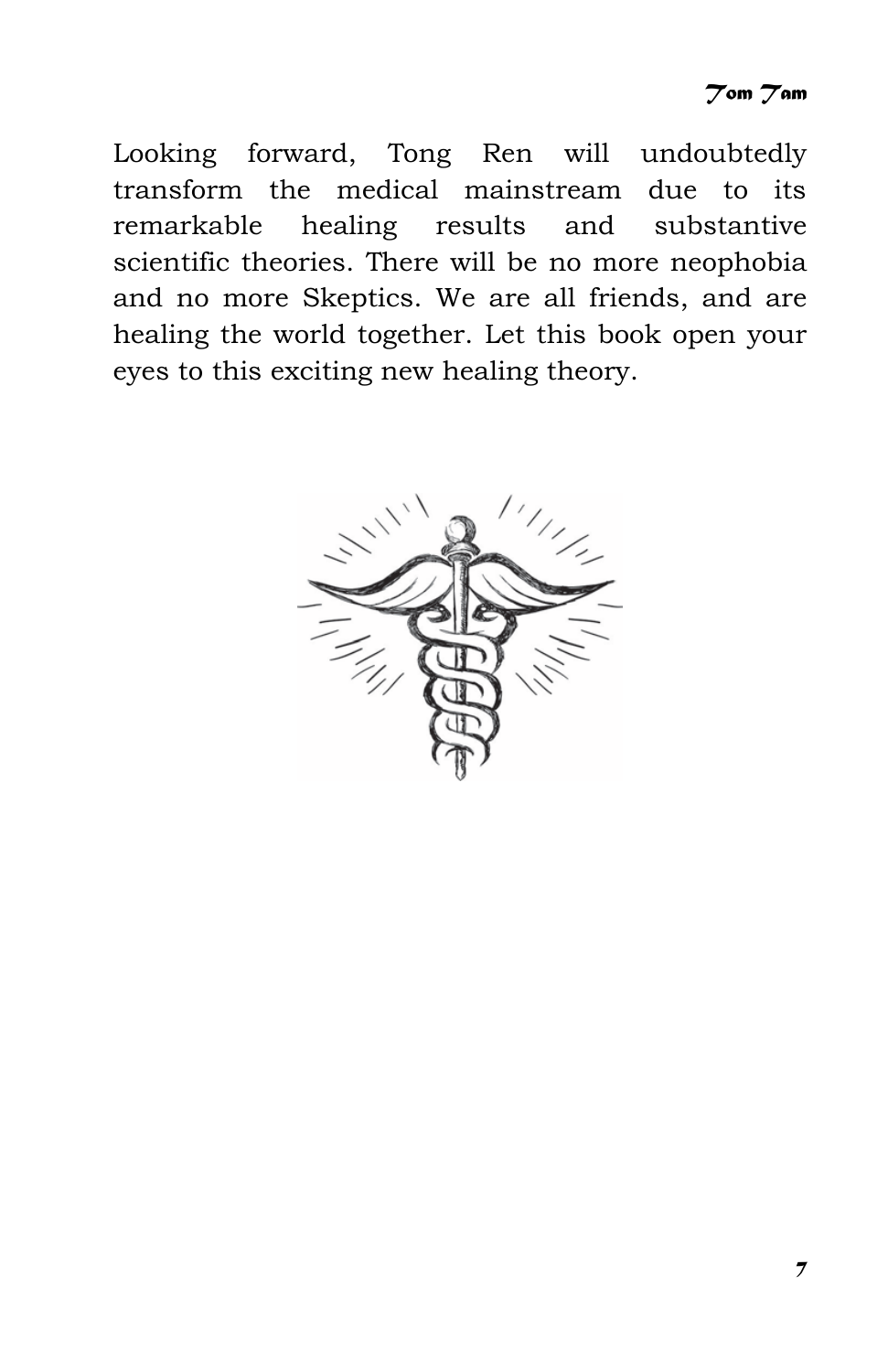## To Understand Cancer, We Must Understand the Body

There are many ways to heal cancer. From these, many healing theories and methods have been developed over the last 50 years. But can we really heal cancer or are these just theories to help calm down the psychological problem? When a person is diagnosed with any type of cancer, advice begins to pour in from others, non-stop, for emotional support. Yet, does all this advice really help or does it just come from sympathy, without being backed any experience or knowledge?

In fact, how many people, including the experts, have actually had their method heal cancer? Of course some people get healed from their cancer with an old or new method, but if we ask about the healing rate of that method, it is another story. To be healed is important, but a *repeatable* method to heal cancer is more important. Everyone knows that healing cancer must be proven in a scientific way, but the scientific knowledge we possess is limited. Everyone has their own view of looking at science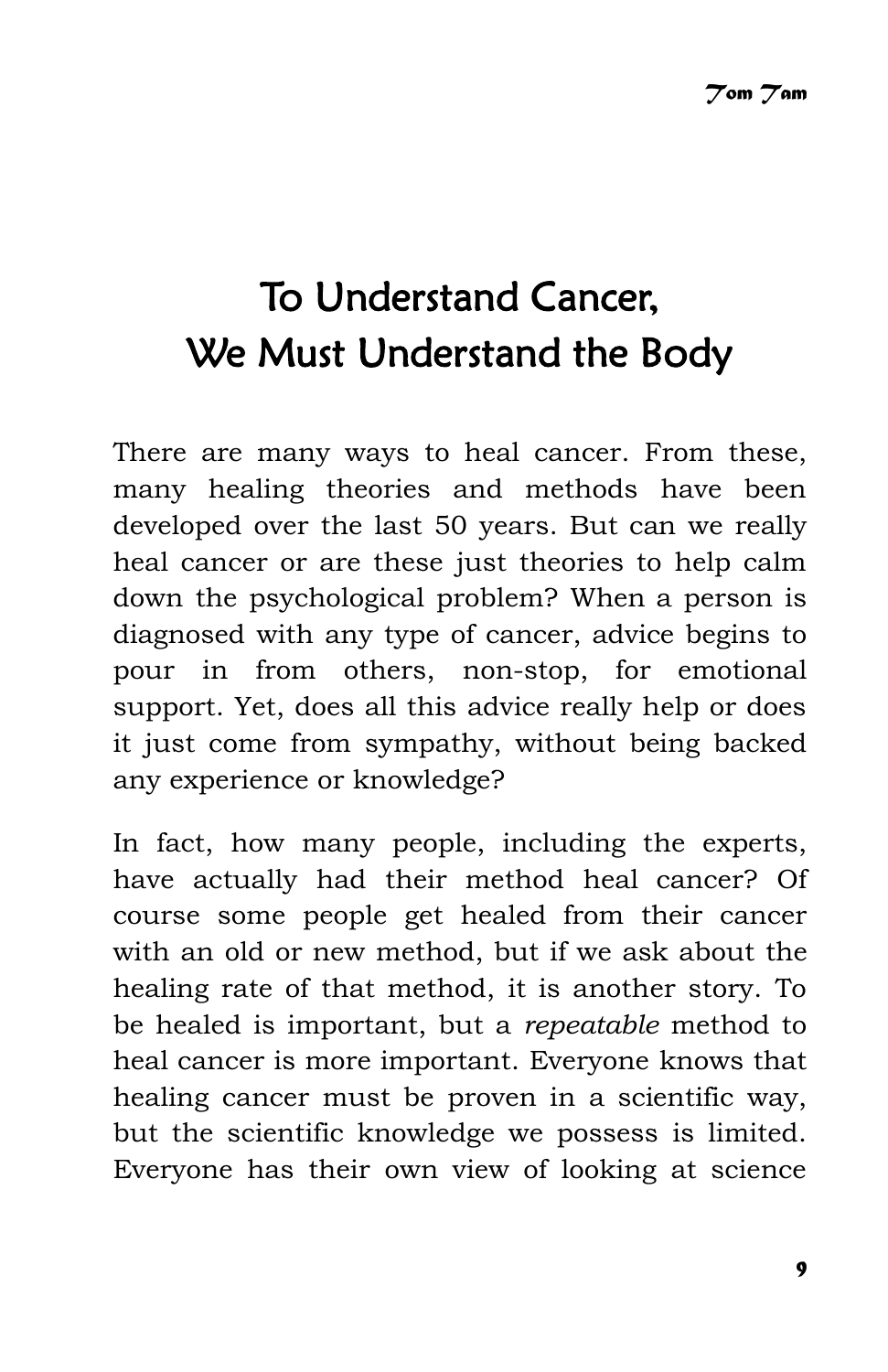even though we may have the same scientific knowledge.

Following scientific knowledge is the most important part of healing cancer. If we only have scientific knowledge, without common sense, then healing may not take effect with a good result. So far, medical studies have much knowledge about tumors and cells. This type of knowledge is only limited to the biochemical, based on commercial or political need, and does not form the whole picture. If one were to ask the medical expert about the bioelectricity of the cells, then that would be another story. There is no doubt that high-technology can make people easily understand more about the tumor and cell's structure and chemical form. How many experts have given their attention and interest to even *consider* the effects of bioelectricity?

Understanding the anatomy of the body is easy, but to *view* the anatomy of the body is *not* easy. For example, most experts see the body as a biochemical form but do not see the bioelectrical form. We cannot say that modern medicine doesn't have enough information about cancer cells and tumors. In fact, the only problem is that people favor the chemical form and structure of cancer. There are many PhDs and experts with biochemistry degrees, but how many of them are in the field of bioelectricity? If one day more experts learn to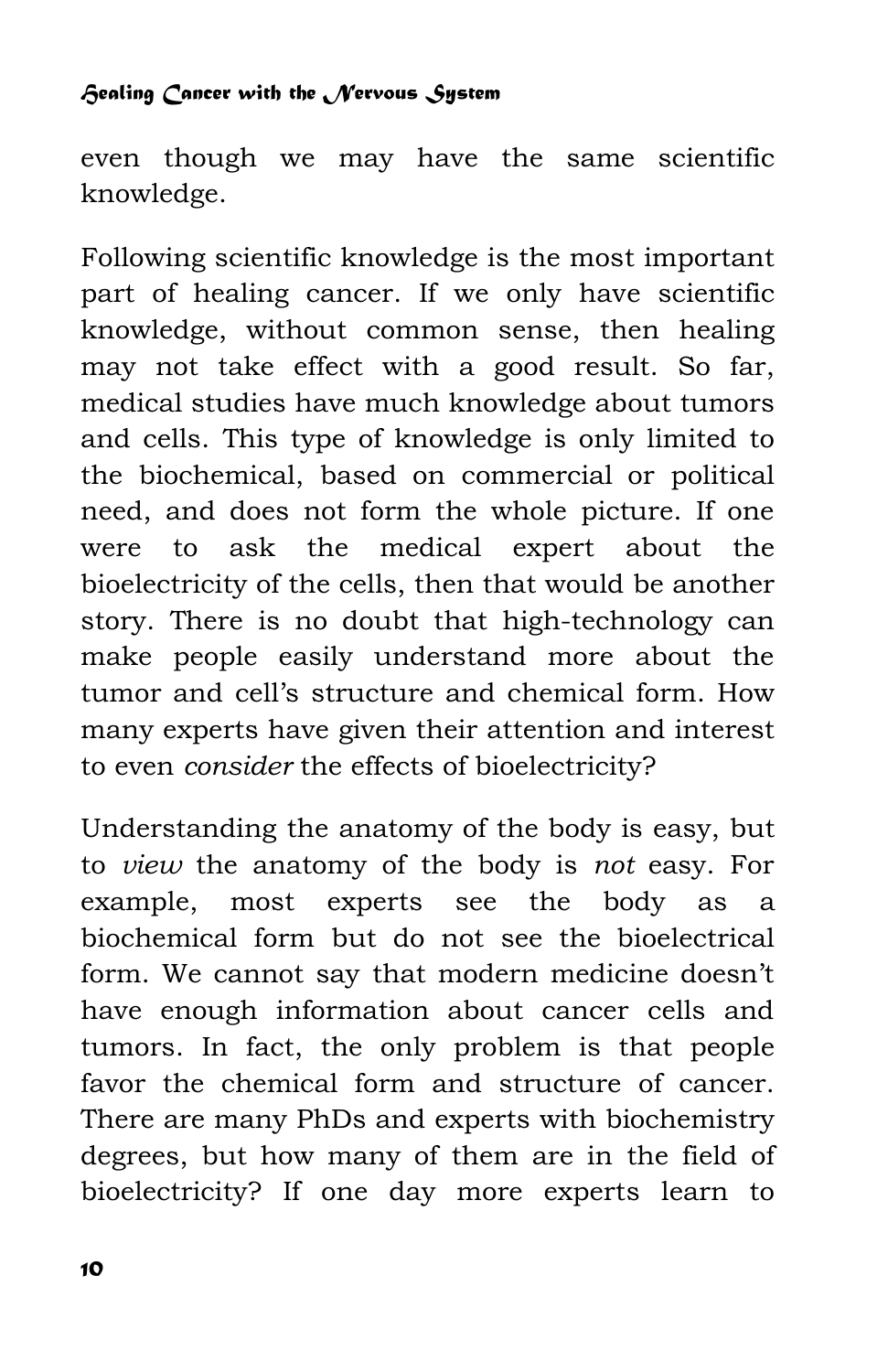understand the science of bioelectricity, the curing of cancer will be an easy job.

Many societies and professional experts are focusing their attention on research to find a way to heal cancer, but, sadly, no one is going to realize what they are missing in their research. The most popular form of research is the study of *how to use chemicals* to destroy cancer cells and tumors. Other research is focused on how to destroy or kill cancer cells using any old or new technique. These theories are not only popular in the West, but are shared by many nations. For example, in China, when a person is diagnosed with cancer, the first step they take is to discover which herb or diet they should take (in other words, a chemical approach).

It is very often that we hear someone tell a story that energy healing techniques can heal some cancer cases. This energy healing may be from an energy healer, a religion healer, a Chi Gong master, or even a psychic healer. When people hear that energy healing can heal cancer, they often wonder: how can we really believe this? Not everyone needs to believe in it, but if we do the research, no one can deny the benefits of energy healing.

Western medicine does not have an energy healing system, but it would not be a difficult matter to develop one. Western medicine has enough knowledge about bioelectricity as well as thorough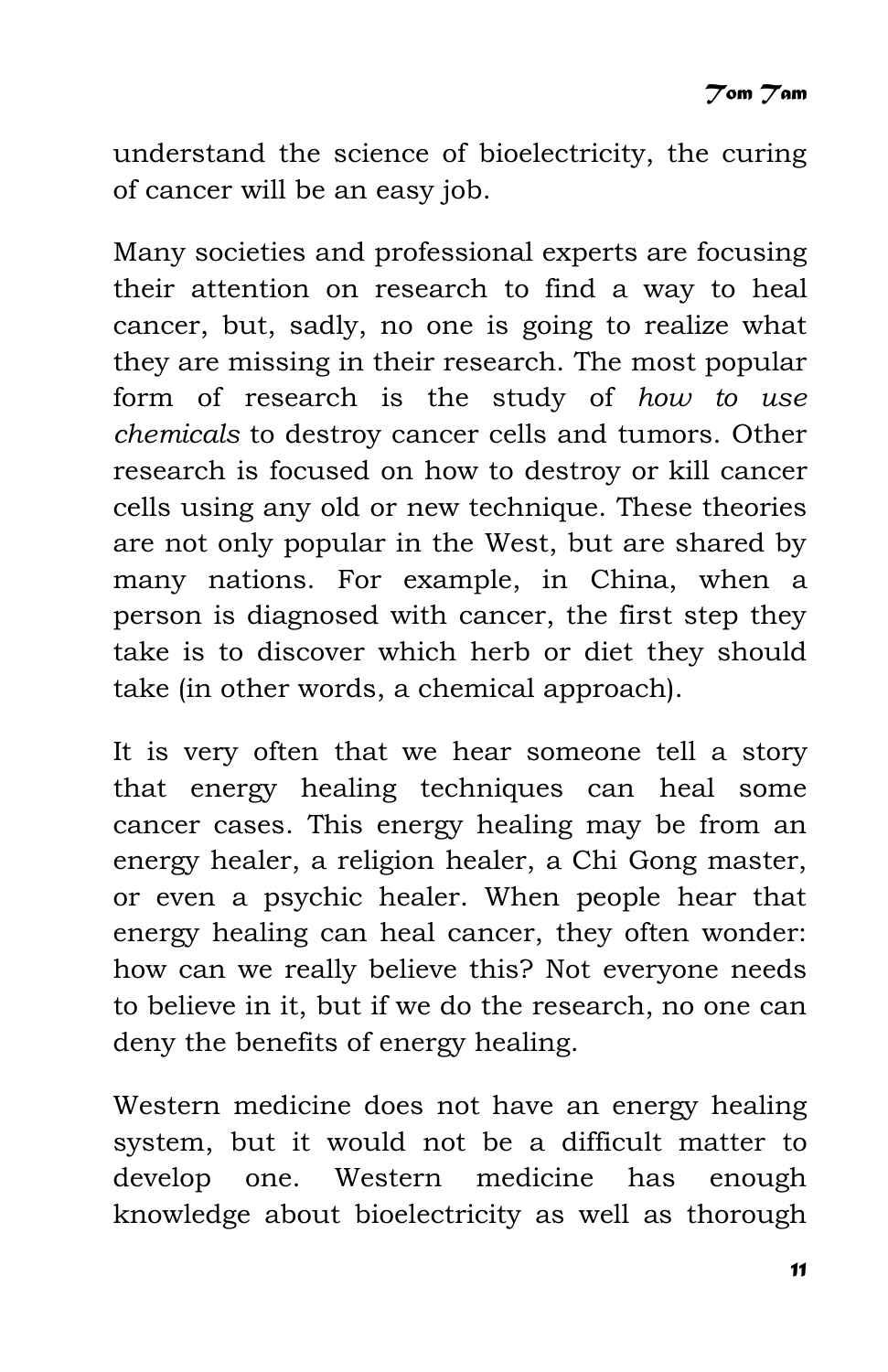knowledge of the nervous system, which is the passageway of bioelectricity. I often wonder why Western medical society has shown no interest in energy healing and has paid such little attention (if any at all) to bioelectricity for healing cancer.

Each nation has their own beliefs and practices for energy healing, yet they are limited to their own healing rate results and have the problem of demonstrating repeatable results—mainly because the theories remain within the ancient philosophy. The ancient healing method can heal some of the sickness, but its healing rate and range still need to be proven, just as an old computer needs to be updated. To match ancient healing with modern medical philosophy is not an easy job. In China, the TCM experts try to put the meridian theory and the nervous system together, yet their work is far from done.

Every cell in the body functions as a battery which contains electrical power. When we view the battery, the most important function is the electrical current. In the study of cancer cells, the same should happen—we should focus on the bioelectricity, not on their chemical structure. In the body, each cell's function originates from an electrical impulse which is related to the nervous system. The body's function cannot be separated from the nervous system. If the nervous system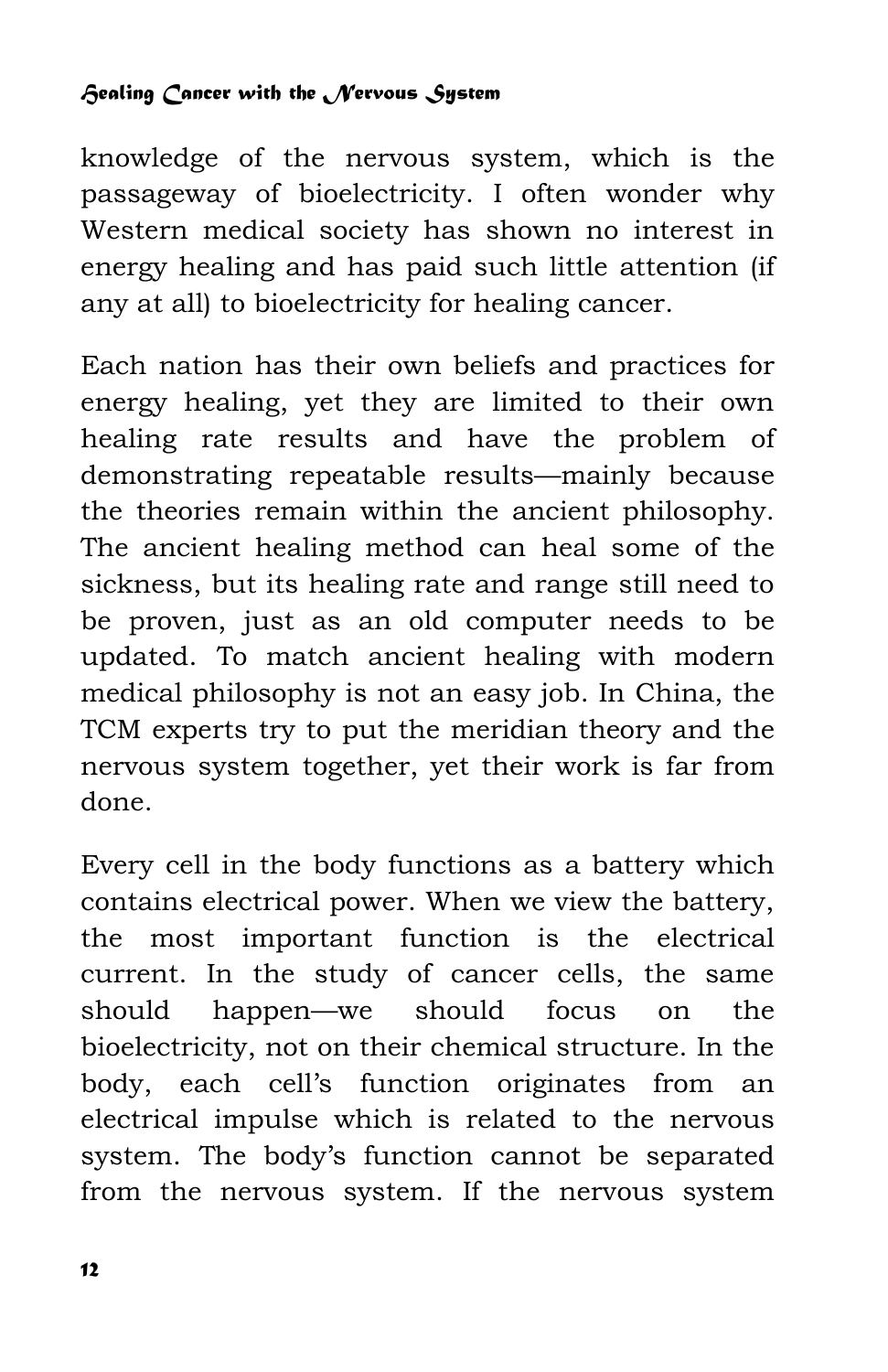passes a wrong impulse signal to a normal cell, it may cause cancer.

In the last twenty years of practice, I have focused all my attention on the nervous system for healing cancer. Of course, my study is a personal experience which has not yet been proven by formal medical research. I believe that I am the first one to believe that an out-of-balance nervous system can cause cancer. My study and theory about the cause of cancer does not follow the mainstream—I view cancer cells from another angle. I am not attempting to create a strange, new idea to get attention. I simply want to share my thoughts and ideas gained from my healing practice experience. Perhaps someday someone who has the ability and power to do formal research will be interested enough to study this further.

### **A Forgotten Nervous System**

Modern medicine has a rich knowledge about anatomy and physiology. The nervous system consists of the brain, spinal cord, and a complex network of neurons. It monitors and coordinates internal organ function, responds to changes in the external environment, and is responsible for sending, receiving, and interpreting information from all parts of the body.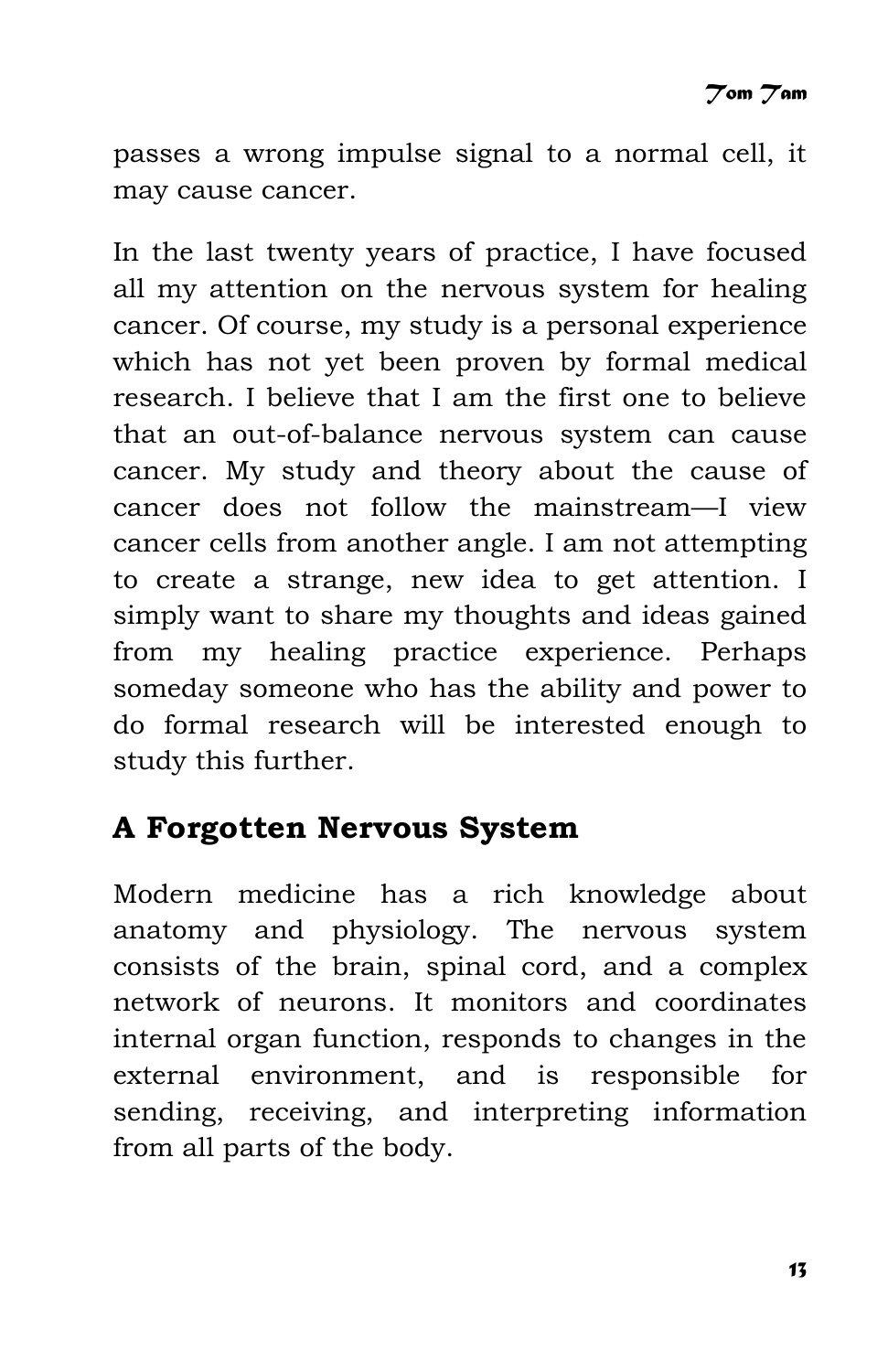The nervous system is the body's decision and communication center. Western medicine has divided the nervous system into two parts: the central nervous system and the peripheral nervous system—together they control every part of a human's daily life, from breathing and blinking to helping the brain memorize facts for a test. Nerves extend from the brain to the face, nose, ears, eyes, and spinal cord, and from the spinal cord to the rest of the body.

The **central nervous system** (CNS) consists of the brain and spinal cord. It is responsible for receiving and interpreting signals from the peripheral nervous system, and it sends out signals, either consciously or unconsciously, to the peripheral nervous system. The **peripheral nervous system** (PNS) includes two types of cells: sensory nerve cells and motor nerve cells. The *sensory nerve cells* carry information from internal organs and external stimuli to the central nervous system. *Motor nerve cells* carry information from the central nervous system to organs, muscles, and glands.

The peripheral nervous system is divided into the somatic nervous system and the autonomic nervous system. The **somatic nervous system** controls skeletal muscle as well as external sensory organs such as the skin. It is considered a voluntary system because its responses can be controlled by the conscious mind. The autonomic nervous system